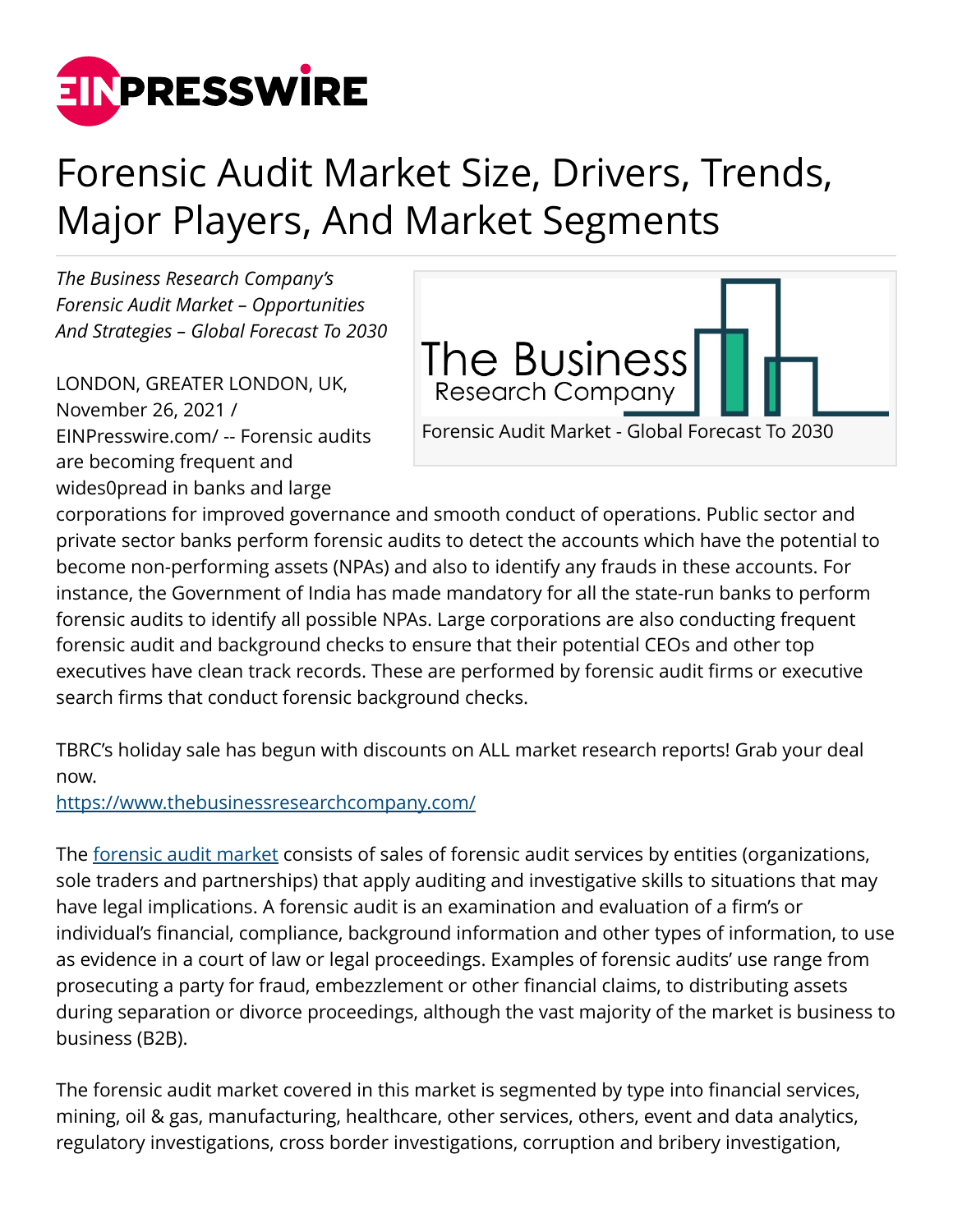accounting malpractice, and securities investigations, other forensic audit.

Read more on the [global forensic audit market report:](https://www.thebusinessresearchcompany.com/report/forensic-audit-market) <https://www.thebusinessresearchcompany.com/report/forensic-audit-market>

Forensic audit companies are using social media analytics to detect frauds. Social media analytics is an application for gathering data from social media websites by analyzing posts, chats and profiles of members to form meaningful insights for making decisions. Forensic audit firms use this tool to detect frauds and crimes generated on social media.

Major players covered in the global forensic audit industry are PwC, Ernst & Young Global Limited, Deloitte Touche Tohmatsu Limited, KPMG International, BDO Global.

Forensic Audit Market - Opportunities And Strategies – Global Forecast To 2030 is one of a series of new reports from The Business Research Company that provides forensic audit market overview, forecast forensic audit market size and growth for the whole market, forensic audit market segments, and geographies, forensic audit market trends, forensic audit market drivers, forensic audit market restraints, leading competitors' revenues, profiles, and market shares.

Request For A Sample Of The Global Forensic Audit Market Report: <https://www.thebusinessresearchcompany.com/sample.aspx?id=2346&type=smp>

Here Is A List Of Similar Reports By The Business Research Company: Financial Services Global Market Report 2021 - By Type (Lending And Payments, Insurance, Reinsurance And Insurance Brokerage, Investments, Foreign Exchange Services), COVID-19 Impact And Recovery

([https://www.thebusinessresearchcompany.com/report/financial-services-global-market-report-](https://www.thebusinessresearchcompany.com/report/financial-services-global-market-report-2020-30-covid-19-impact-and-recovery)[2020-30-covid-19-impact-and-recovery](https://www.thebusinessresearchcompany.com/report/financial-services-global-market-report-2020-30-covid-19-impact-and-recovery))

B2B Legal Services Global Market Report 2021 - By Service Type (Civil or Criminal, Mergers and Acquisitions, Business Transactions), By End-User (Listed Corporations, Government Institutions, Small and Medium-sized Enterprises, High Net Worth Individuals, Others), By Size of Law Firm (Large Law Firms, SME Law Firms), COVID-19 Impact And Recovery ([https://www.thebusinessresearchcompany.com/report/b2b-legal-services-global-market-report-](https://www.thebusinessresearchcompany.com/report/b2b-legal-services-global-market-report-2018)[2018](https://www.thebusinessresearchcompany.com/report/b2b-legal-services-global-market-report-2018))

Accounting Services Market - By Type (Payroll Services, Tax Preparation Services, Bookkeeping, Financial Auditing and Other Accounting Services), By End Use Industry (IT Services, Manufacturing, Financial Services, Construction, Others), And By Region, Opportunities And Strategies – Global Forecast To 2023 (<https://www.thebusinessresearchcompany.com/report/accounting-services-market>)